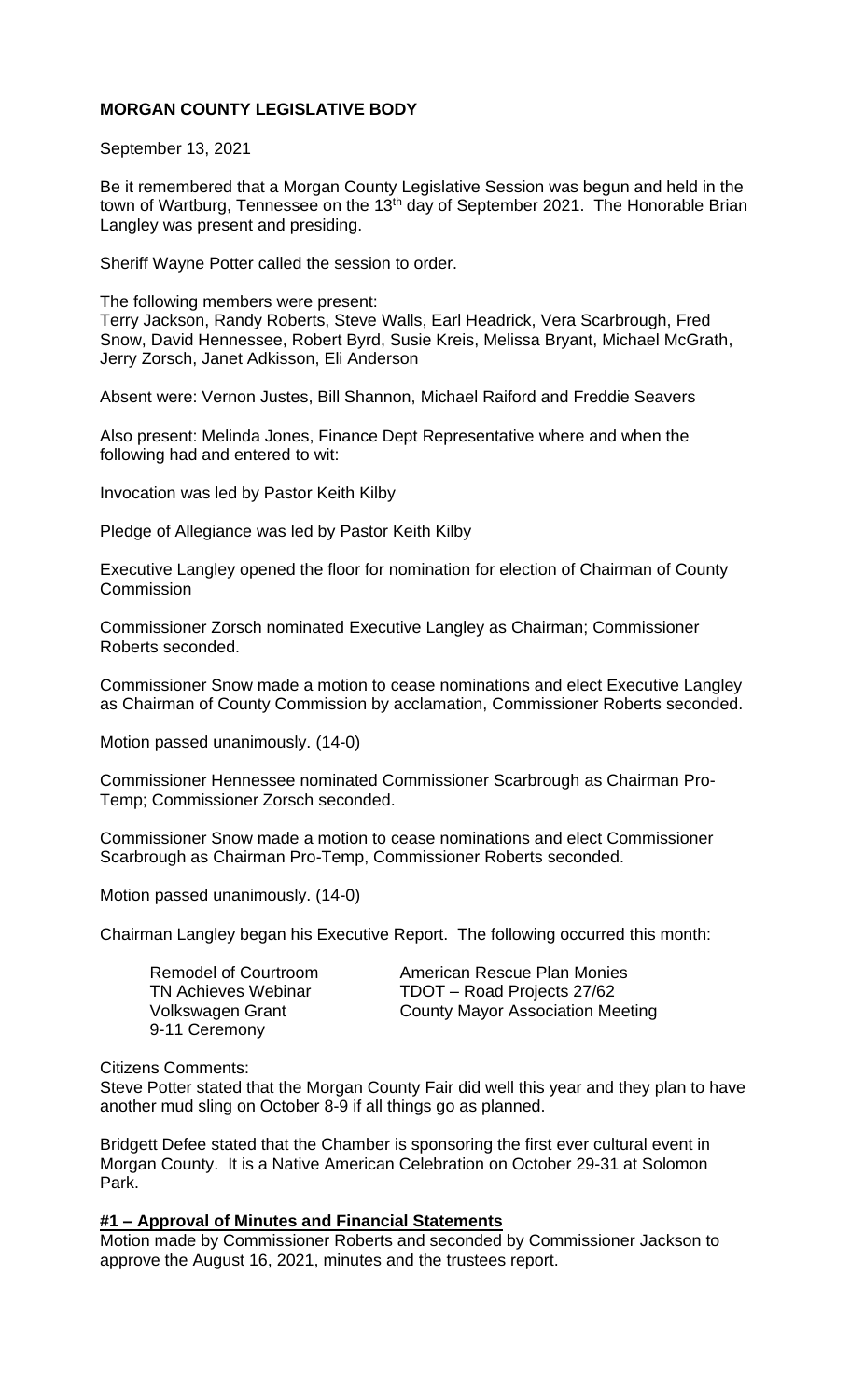Motion passed unanimously (14/0)

**#2 – Notaries** – Leigha Brown, Cynthia Davidson and Charles Duncan Motion made by Commissioner Zorsch to approve the aforementioned notary applicants; Commissioner Scarbrough seconded.

Motion passed unanimously. (14/0)

# **#3 – Resolution – Naming Bridge over Whites Creek the Branstetter Brothers Memorial Bridge**

Commissioner Kreis made a motion to approve the naming of the bridge over Whites Creek to the Branstetter Brothers Memorial Bridge, Commissioner Walls seconded.

Motion passed unanimously. (14/0)

### **#4 – Resolution – Naming of Hwy 329 – Veteran's Memorial Hwy**

Commissioner Kreis made a motion to approve the naming of Hwy 329 the Veteran's Memorial Hwy, Commissioner Scarbrough seconded.

Motion passed unanimously. (14/0)

#### **#5 – Motion – Permanently Increase E-911 Dispatcher Salaries by .75 per hour**

Commissioner Roberts made a motion to adopt this increase in pay for Dispatchers of .75 per hour, this was approved last year by budget amendment only and needed to be made permanent, Commissioner Byrd seconded.

Motion passed unanimously. (14/0)

### **#6 – Motion – COVID Testing Policy**

Commissioner Roberts made a motion to approve the Covid Testing Policy with updates to be made later, if necessary, after speaking with Morgan County Health Dept and OSHA standards, Commissioner Byrd seconded.

Motion passed unanimously. (14/0)

#### **#7 – Motion – Surplus of Courtroom Benches**

Commissioner Roberts made a motion to approve the surplus of courtroom benches, Commissioner Jackson seconded.

Motion passed unanimously. (14/0)

#### **Budget Committee**

#### **#8 – Motion – Budget Amendment 101-2 – Other Uses**

Commissioner Roberts made a motion to approve budget amendment 101-2 in the amount of \$19,327.00 for transfer of funds with in the Health Department, Commissioner Kreis seconded.

Motion passed unanimously. (14/0)

#### **#9 – Motion – Budget Amendment 101-3 – Ambulance/EMS**

Commissioner Roberts made a motion to approve budget amendment 101-3 in the amount of \$4,900.58 for contract payoff, Commissioner Byrd seconded.

Motion passed unanimously. (14/0)

#### **#10 – Motion – Budget Amendments #10-16 for BOE**

Commissioner Roberts made a motion to approve the Board of Education budget amendment #10-16, Commissioner Hennessee seconded.

Motion passed unanimously. (14/0)